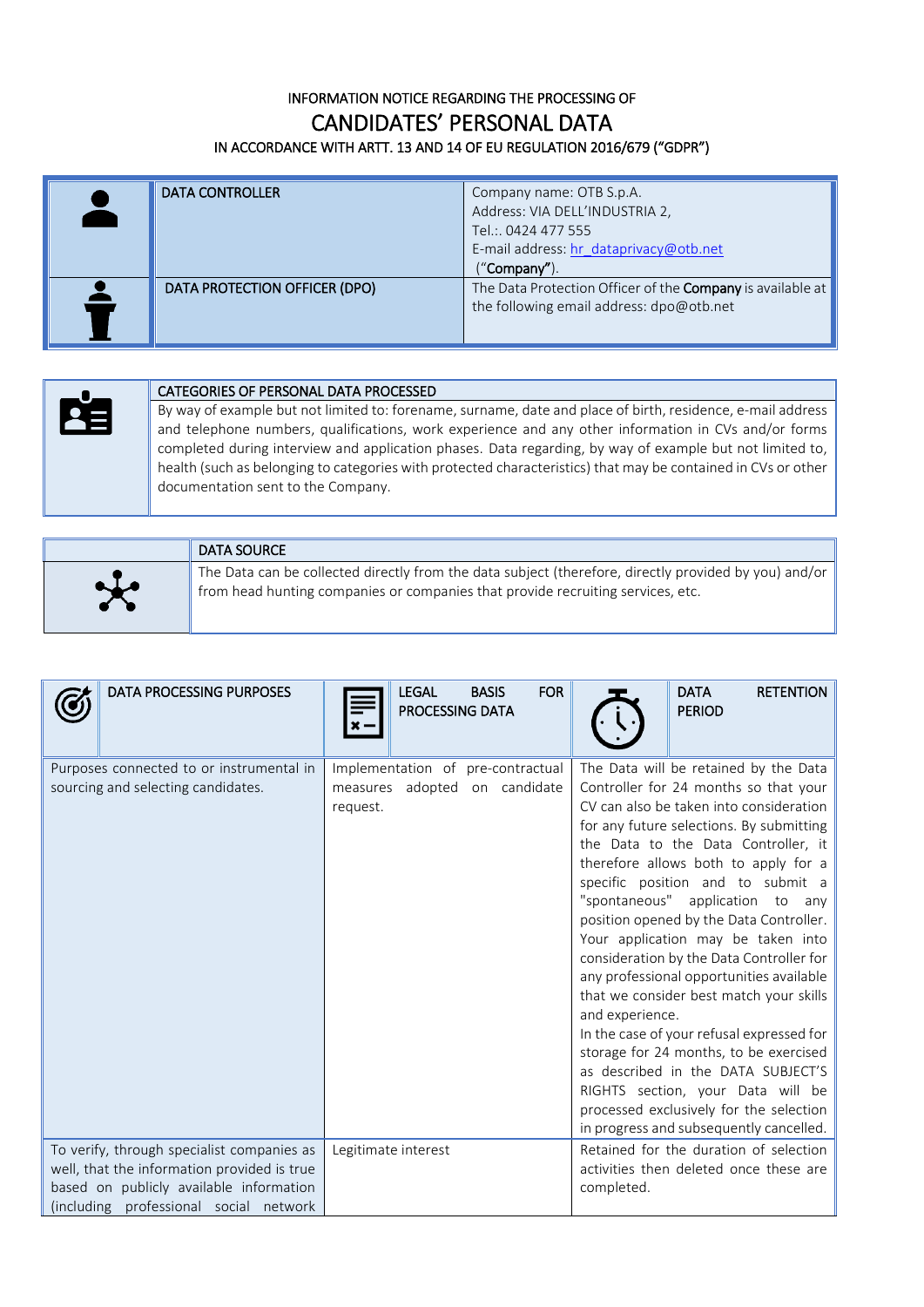| profiles, databases, web logs<br>or<br>multimedia archives accessible to the<br>public). In accordance with WP29 Opinion<br>on Data Processing at Work, processing is<br>to information relating to<br>limited<br>professional position at work, in order to |                                      |                                 |
|--------------------------------------------------------------------------------------------------------------------------------------------------------------------------------------------------------------------------------------------------------------|--------------------------------------|---------------------------------|
| assess specific risks relating to candidate                                                                                                                                                                                                                  |                                      |                                 |
| work activities only, in as unobtrusive a                                                                                                                                                                                                                    |                                      |                                 |
| manner as possible, by adopting any                                                                                                                                                                                                                          |                                      |                                 |
| necessary measures to ensure balance                                                                                                                                                                                                                         |                                      |                                 |
| between the legitimate interests of                                                                                                                                                                                                                          |                                      |                                 |
| employers as data controllers, and their                                                                                                                                                                                                                     |                                      |                                 |
| rights and fundamental freedoms.                                                                                                                                                                                                                             |                                      |                                 |
| Comply with requirements and exercise                                                                                                                                                                                                                        | Requirement to meet the Company's    | 2 years after completion of the |
| the rights of the Company or data subject                                                                                                                                                                                                                    | legal obligations in relation to     | selection process               |
| set out in applicable legislation on                                                                                                                                                                                                                         | "sensitive" data, as per article 9.2 |                                 |
| employment, social security and social                                                                                                                                                                                                                       | letter b).                           |                                 |
| protection, or collective contracts, in                                                                                                                                                                                                                      |                                      |                                 |
| addition to regulations set by relevant                                                                                                                                                                                                                      |                                      |                                 |
| authorities and supervisory bodies.                                                                                                                                                                                                                          |                                      |                                 |
| And on the sufference entitled the memorial control that the second also states with the substance of the contr                                                                                                                                              |                                      | the activity of the contact     |

Once the aforementioned retention period has lapsed the data will be destroyed or made anonymous compatibly with technical erasure and backup procedures.

֦ DATA PROVISION Compulsory for sourcing and selecting personnel. A refusal to provide data makes these activities impossible and means the candidate cannot be considered for the role.

| <b>DATA RECIPIENTS</b>                                                                         |
|------------------------------------------------------------------------------------------------|
| The Data may be communicated to parties acting as independent data controllers or processed    |
| on behalf of the Company by parties appointed as data processors, which are Company's supplier |
| for the purposes of selection, recruitment and assess of candidates, who are provided with     |
| suitable operating instructions.                                                               |
| For purposes connected to or instrumental in sourcing and selecting candidates, the Data could |
| be shared with other companies, as autonomous data controllers, within the group of the        |
| Company. A complete list of companies within the group of the Company is available here        |
| https://www.otb.net/en/our-companies/                                                          |
|                                                                                                |

|           | PARTIES AUTHORISED TO PROCESS DATA                                                          |
|-----------|---------------------------------------------------------------------------------------------|
| <b>MM</b> | The data may be processed by employees in company departments who are responsible for       |
|           | carrying out the activities outlined above and have been authorised to process the data and |
|           | received suitable operating instructions.                                                   |
|           |                                                                                             |

|                | PERSONAL DATA TRANSFERS OUTSIDE THE EU                                                                                                                                                                                                                                                                                                  |
|----------------|-----------------------------------------------------------------------------------------------------------------------------------------------------------------------------------------------------------------------------------------------------------------------------------------------------------------------------------------|
| $\mathbb{M}^9$ | The data may be transferred to non-EU countries, in particular whose data protection level is<br>deemed adequate by the European Commission in accordance with article 45 of the GDPR after<br>signing standard contractual clauses adopted/approved by the European Commission in<br>accordance with article 46, 2, letters c) and d). |

## DATA SUBJECTS' RIGHTS – COMPLAINT TO THE SUPERVISORY AUTHORITY

By contacting the Company via e-mail sent to  $hr$  dataprivacy@otb.net, data subjects can ask the controller for access to personal data, or the correction or deletion of personal data, and also have the right to restrict processing of the data in the cases set out in article 18 GDPR, and object to processing in the case of legitimate interests of the controller.